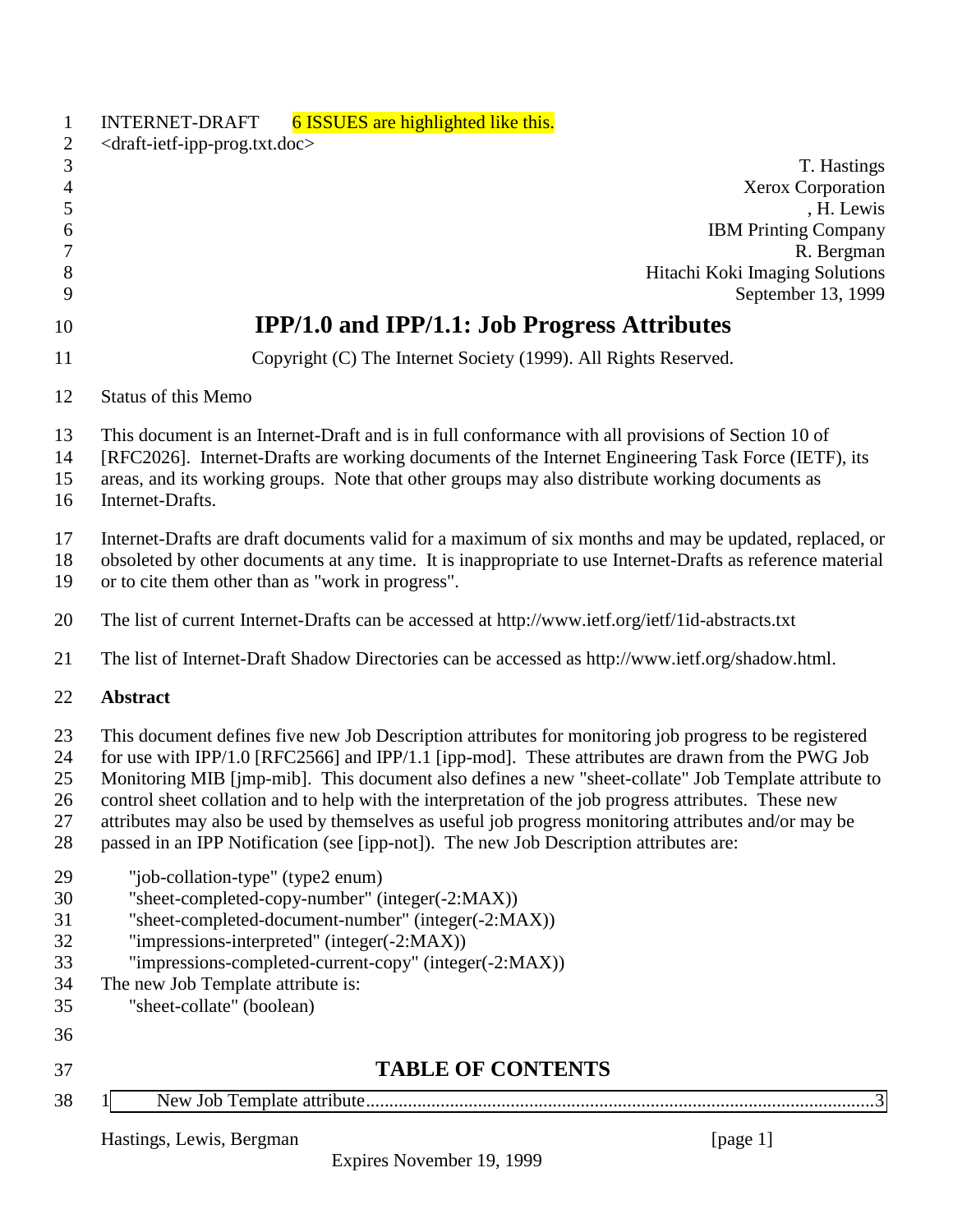## IPP/1.0 and IPP/1.1 Proposed Job Progress Attributes and Event Report Content

| 39 |                |                                                                                     |
|----|----------------|-------------------------------------------------------------------------------------|
| 40 | 2              |                                                                                     |
| 41 |                |                                                                                     |
| 42 |                |                                                                                     |
| 43 |                |                                                                                     |
| 44 |                |                                                                                     |
| 45 |                |                                                                                     |
| 46 | 3              |                                                                                     |
| 47 | $\overline{4}$ |                                                                                     |
| 48 |                | 4.1 Changes made to the May 19, 1999 version to make the September 13, 1999 version |
| 49 |                |                                                                                     |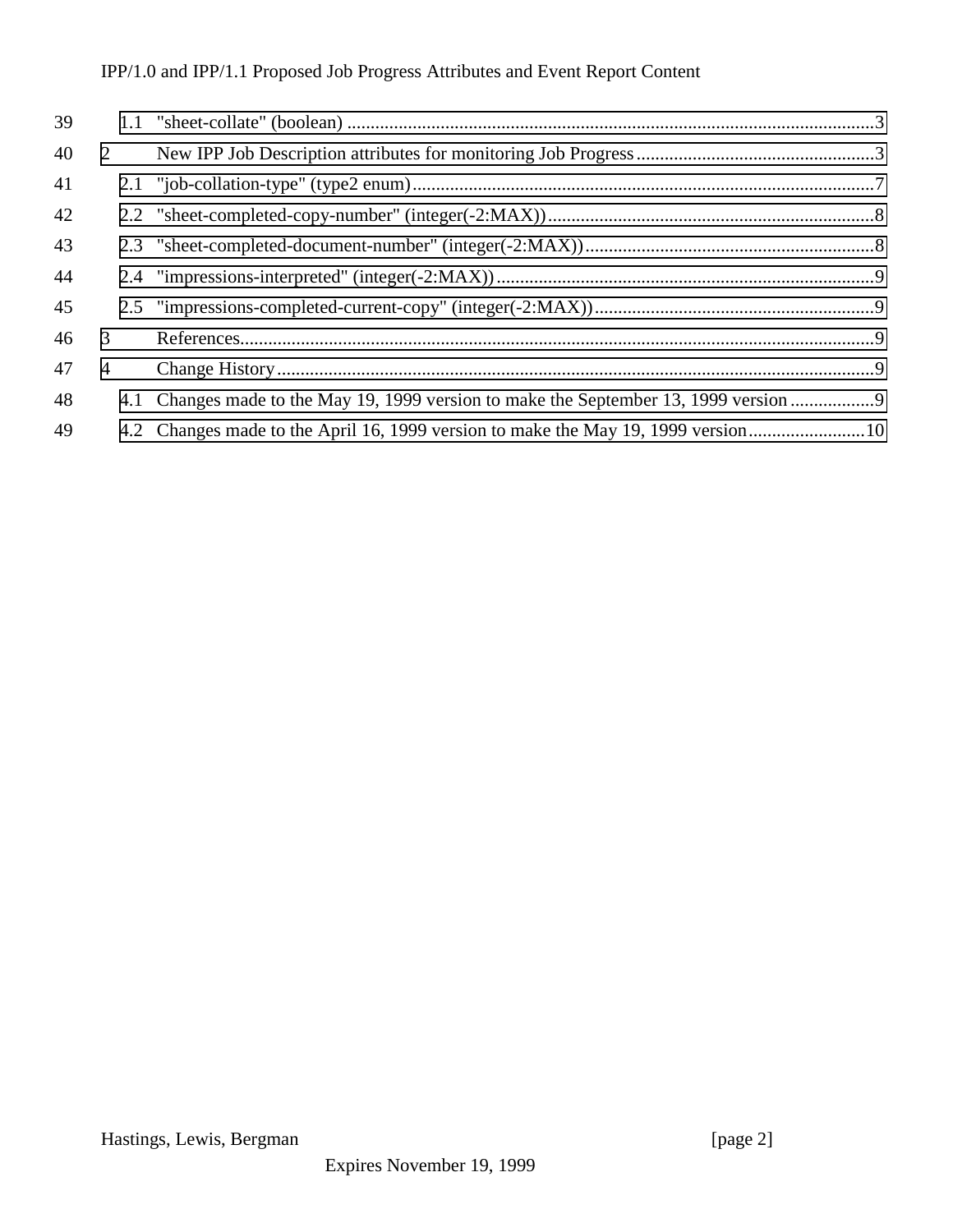#### <span id="page-2-0"></span>

## **1 New Job Template attribute**

#### *1.1 "sheet-collate" (boolean)*

```
53 +===================+======================+======================+
54 | Job Attribute |Printer: Default Value| Printer: Supported |
55 | | | Attribute | Values Attribute
56 +===================+======================+======================+
57 | sheet-collate | sheet-collate-default| sheet-collate- |
58 | (boolean) | (boolean) | supported (1setOf
59 | | | boolean) |
60 +-------------------+----------------------+----------------------+
```
 This attribute specifies whether or not the media sheets of each copy of each printed document in a job are to be in sequence, when multiple copies of the document are specified by the 'copies' attribute. When "sheet-collate" is 'true', each copy of each document is printed with the print-stream sheets in sequence. When 'sheet-collate' is 'false', each print-stream sheet is printed a number of times equal to the value of the 'copies' attribute in succession. For example, suppose a document which produces two media sheets as output, and "copies" is equal to '6', in this case six copies of the first media sheet are printed followed

by six copies of the second media sheet.

Whether the effect of sheet collation is achieved by placing copies of a document in multiple output bins

or in the same output bin with implementation defined document separation is implementation

dependent. Also whether it is achieved by making multiple passes over the job or by using an output

sorter is implementation dependent.

Note: IPP/1.0 [RFC2566] and IPP/1.1 [ipp-mod] is silent on whether or not sheets within documents are

collated. The "sheet-collate-supported" attribute permits a Printer object to indicate whether or not it

collates sheets with each document and whether it allows the client to control sheet collation. An

implementation is able to indicate that it supports uncollated sheets, collated sheets, or both, using 'false',

'true', or both 'false' and 'true' values, respectively.

# **2 New IPP Job Description attributes for monitoring Job Progress**

The following IPP Job Description attributes are proposed to be added to IPP through the type2

registration procedures. They are useful for monitoring the progress of a job. They are also used at

attributes in the notification content in a notification report [ipp-not].

There are a number of Job Description attributes for monitoring the progress of a job. These objects and

attributes count the number of K octets, impressions, sheets, and pages requested or completed. For

impressions and sheets, "completed" means stacked, unless the implementation is unable to detect when

each sheet is stacked, in which case stacked is approximated when processing of each sheet completes.

There are objects and attributes for the overall job and for the current copy of the document currently

being stacked. For the latter, the rate at which the various objects and attributes count depends on the

sheet and document collation of the job.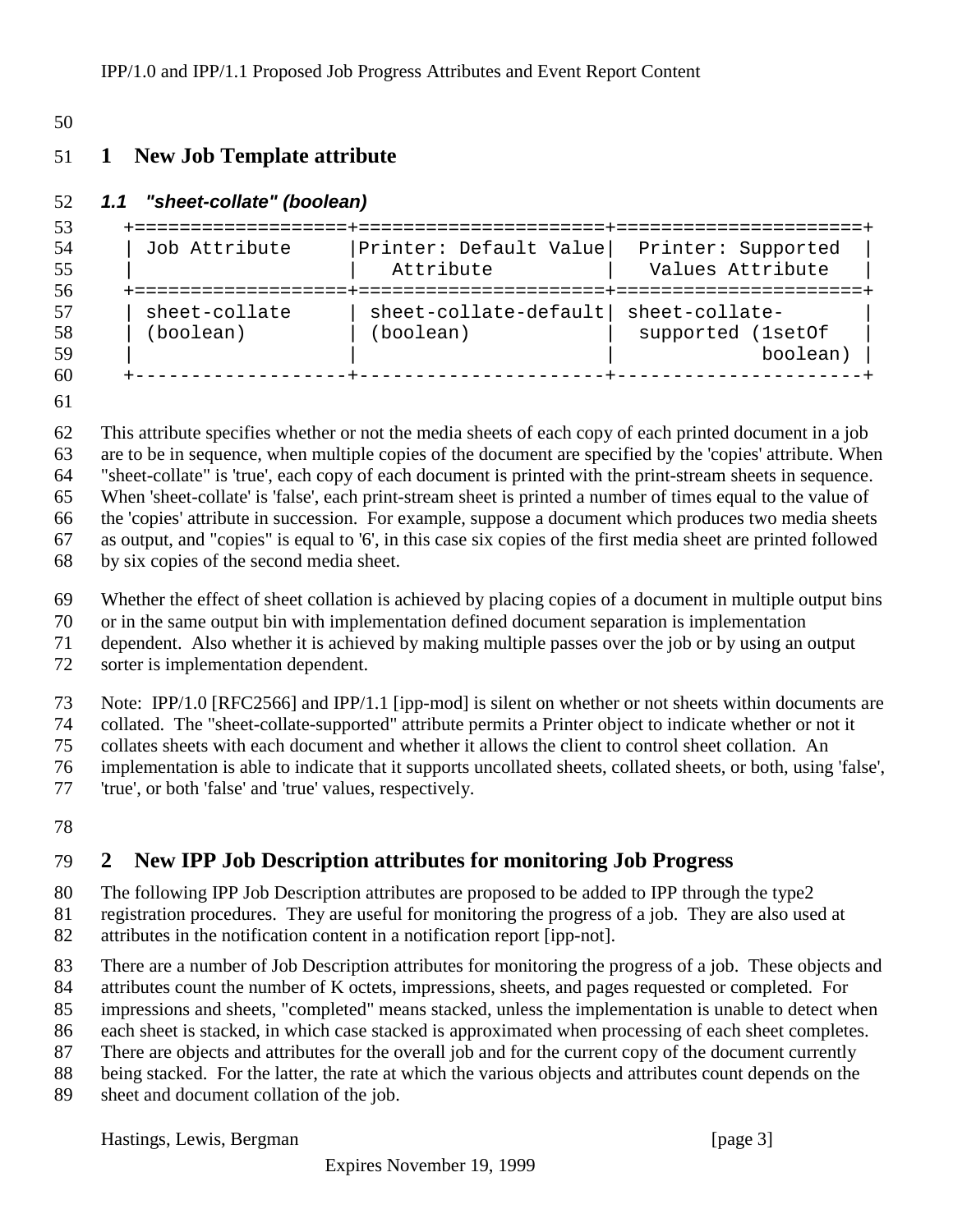| 90<br>91          | impressions: | Consider the following four Job Description attributes that are used to monitor the progress of a job's                                                                                                                                                              |
|-------------------|--------------|----------------------------------------------------------------------------------------------------------------------------------------------------------------------------------------------------------------------------------------------------------------------|
| 92                |              | 1. "job-impressions-completed" - counts the total number of impressions stacked for the job                                                                                                                                                                          |
| 93<br>94          |              | 2. "impressions-completed-current-copy" - counts the number of impressions stacked for the<br>current document copy                                                                                                                                                  |
| 95<br>96          |              | 3. "sheet-completed-copy-number" - identifies the number of the copy for the current document<br>being stacked where the first copy is 1.                                                                                                                            |
| 97<br>98<br>99    |              | 4. "sheet-completed-document-number" - identifies the current document within the job that is<br>being stacked where the first document in a job is 1. NOTE: this attribute SHOULD NOT be<br>implemented for implementations that only support one document per job. |
| 100<br>101<br>102 |              | For each of the three types of job collation, a job with three copies of two documents $(1, 2)$ , where each<br>document consists of 3 impressions, the four variables have the following values as each sheet is stacked<br>for one-sided printing:                 |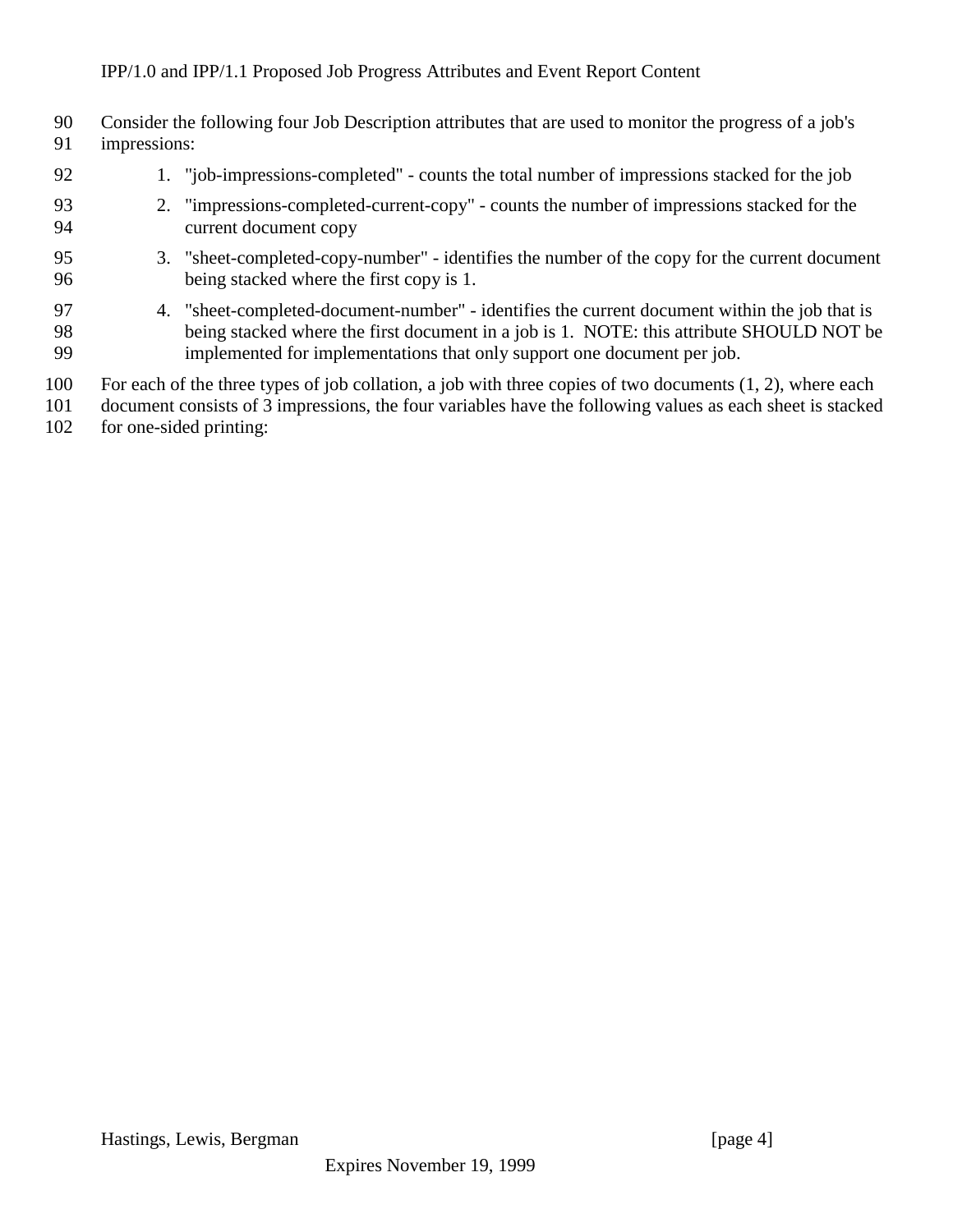# 103 **"job-collation-type" = 'uncollated-sheets(3)'**

104

| "job-impressions-<br>completed" | "impressions-<br>completed-current-<br>copy" | "sheet-completed-<br>copy-number" | "sheet-completed-<br>document-number" |
|---------------------------------|----------------------------------------------|-----------------------------------|---------------------------------------|
| 0                               |                                              |                                   | 0                                     |
|                                 |                                              |                                   |                                       |
| 2                               |                                              | 2                                 |                                       |
| 3                               |                                              |                                   |                                       |
| 4                               | 2                                            |                                   |                                       |
| 5                               | $\overline{a}$                               | 2                                 |                                       |
| 6                               | 2                                            | 3                                 |                                       |
| 7                               | 3                                            |                                   |                                       |
| 8                               | 3                                            | 2                                 |                                       |
| 9                               | 3                                            | 3                                 |                                       |
| 10                              |                                              |                                   | 2                                     |
| 11                              |                                              | 2                                 | $\overline{a}$                        |
| 12                              |                                              | 3                                 | $\overline{\mathbf{c}}$               |
| 13                              | 2                                            |                                   | $\overline{a}$                        |
| 14                              | 2                                            | 2                                 | $\overline{a}$                        |
| 15                              | 2                                            | 3                                 | $\overline{2}$                        |
| 16                              | 3                                            |                                   | $\overline{a}$                        |
| 17                              | 3                                            | $\overline{c}$                    | $\overline{\mathbf{c}}$               |
| 18                              | 3                                            | 3                                 | $\overline{2}$                        |
|                                 |                                              |                                   |                                       |

105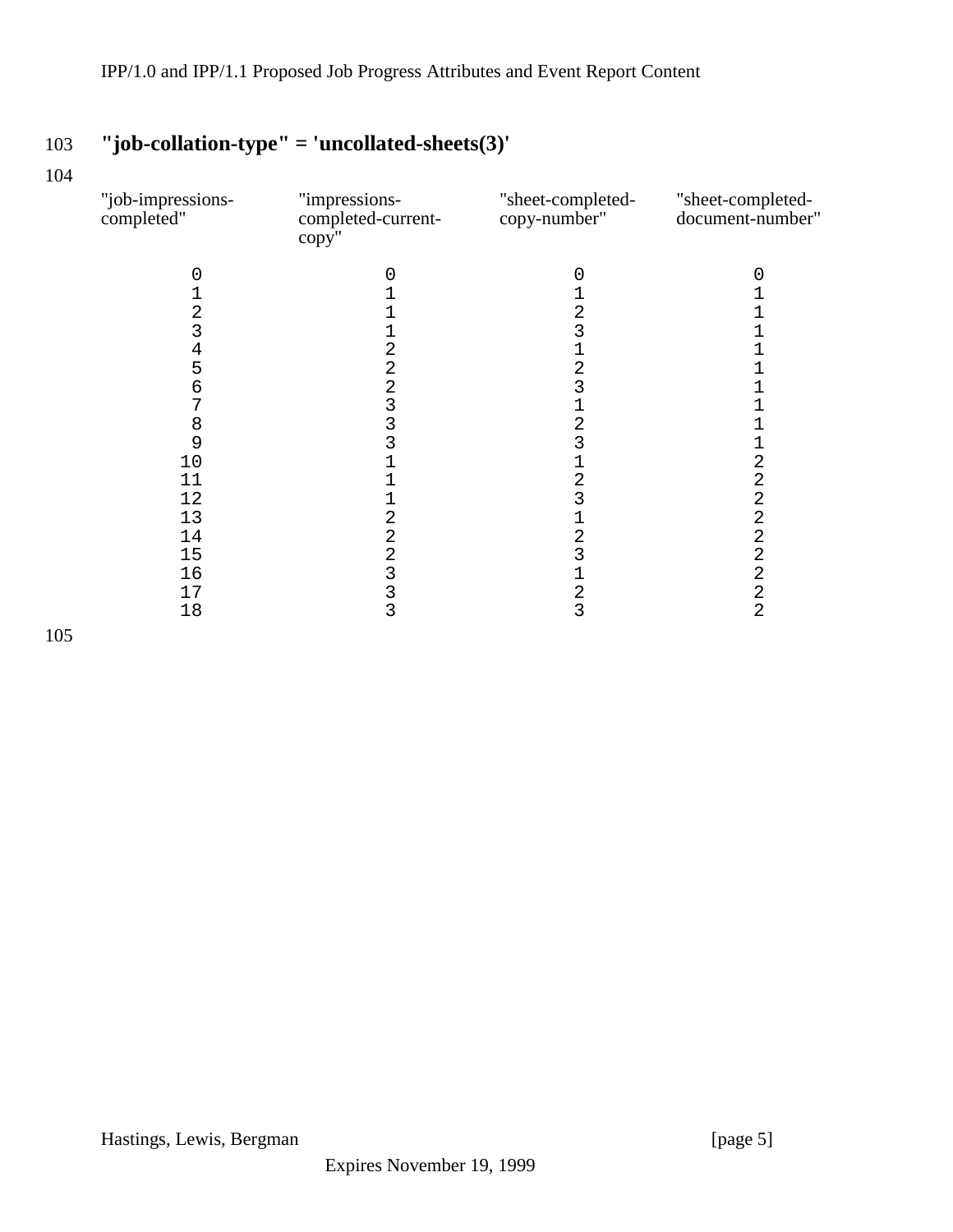# 106 **"job-collation-type" = 'collated-documents(4)'**

107

| "job-impressions-<br>completed" | "impressions-<br>completed-current-<br>copy" | "sheet-completed-<br>copy-number" | "sheet-completed-<br>document-number" |
|---------------------------------|----------------------------------------------|-----------------------------------|---------------------------------------|
|                                 |                                              |                                   |                                       |
|                                 |                                              |                                   |                                       |
| 2                               | 2                                            |                                   |                                       |
|                                 |                                              |                                   |                                       |
| 4                               |                                              |                                   | 2                                     |
| 5                               | 2<br>3                                       |                                   | 2<br>$\overline{2}$                   |
| 6                               |                                              |                                   |                                       |
| 8                               | 2                                            | 2                                 |                                       |
| 9                               | 3                                            | 2                                 |                                       |
| 10                              |                                              | 2                                 | 2                                     |
| 11                              | 2                                            | 2                                 | 2                                     |
| 12                              | 3                                            |                                   | 2                                     |
| 13                              |                                              |                                   |                                       |
| 14                              | 2                                            |                                   |                                       |
| 15                              | 3                                            |                                   |                                       |
| 16                              |                                              |                                   | 2                                     |
| 17                              | 2                                            |                                   | 2                                     |
| 18                              | 3                                            | 3                                 | $\overline{2}$                        |
|                                 |                                              |                                   |                                       |

108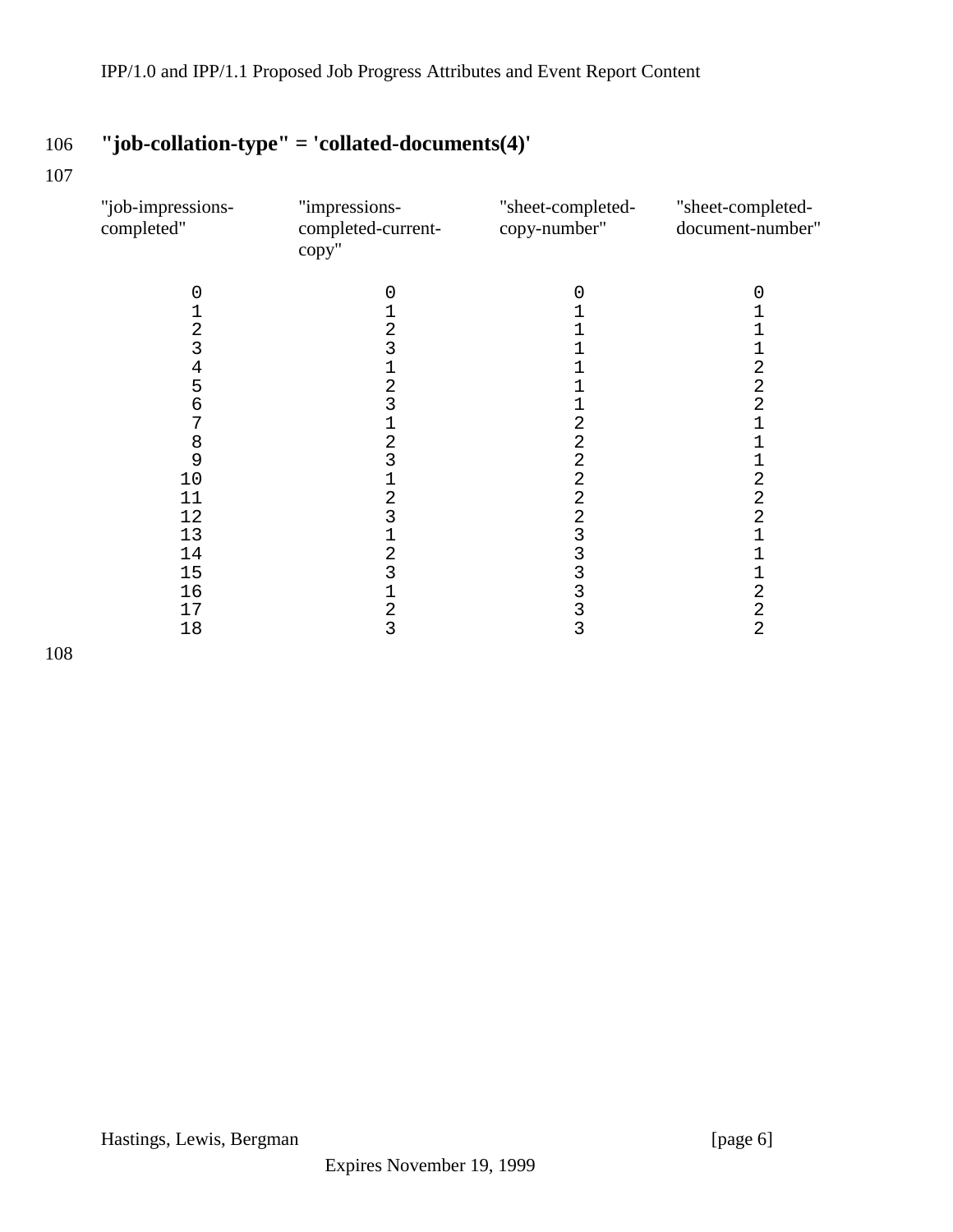## <span id="page-6-0"></span>109 **"job-collation-type" = 'uncollated-documents(5)'**

110

| "job-impressions-<br>completed" | "impressions-<br>completed-current-<br>copy" | "sheet-completed-<br>copy-number" | "sheet-completed-<br>document-number" |
|---------------------------------|----------------------------------------------|-----------------------------------|---------------------------------------|
|                                 |                                              |                                   |                                       |
|                                 |                                              |                                   |                                       |
|                                 | 2                                            |                                   |                                       |
|                                 | 3                                            |                                   |                                       |
| 4                               |                                              |                                   |                                       |
| 5                               | 2                                            |                                   |                                       |
|                                 |                                              |                                   |                                       |
|                                 |                                              |                                   |                                       |
| 8                               | 2                                            |                                   |                                       |
| 9                               | 3                                            |                                   |                                       |
| 10                              |                                              |                                   | 2                                     |
| 11                              | 2                                            |                                   | 2                                     |
| 12                              | 3                                            |                                   | 2                                     |
| 13                              |                                              |                                   | 2                                     |
| 14                              |                                              |                                   | 2                                     |
| 15                              |                                              |                                   | 2                                     |
| 16                              |                                              |                                   | $\overline{2}$                        |
| 17                              | 2                                            |                                   | 2                                     |
| 18                              | 3                                            | 3                                 | 2                                     |

111

#### 112 *2.1 "job-collation-type" (type2 enum)*

113 ISSUE 1 - Or should the attribute syntax by 'type2 keyword' to go with "multiple-document-114 handling(type2 keyword)", instead of the Job MIB enum syntax?

115 Job Collation includes sheet collation and document collation. Sheet collation is defined to be the 116 ordering of sheets within a document copy. Document collation is defined to be ordering of document

117 copies within a multi-document job. The value of the "job-collation-type" is affected by the value of the 118 "sheet-collate" Job Template attribute (see section [1.1\)](#page-2-0), if supplied and supported.

- 119 The Standard enum values are:
- 120

122

- 121 '1' 'other': not one of the defined values
- 123 '2' 'unknown': the collation type is unknown
- 124 ISSUE 2 Or should we use the IPP out-of-band 'unknown' value (see [ipp-mod] section 4.1) instead 125 **of this Job Monitoring MIB value?**
- 126 127 '3' 'uncollated-sheets': No collation of the sheets within each document copy, i.e., each sheet 128 of a document that is to produce multiple copies is replicated before the next sheet 129 in the document is processed and stacked. If the device has an output bin collator,

Hastings, Lewis, Bergman [page 7]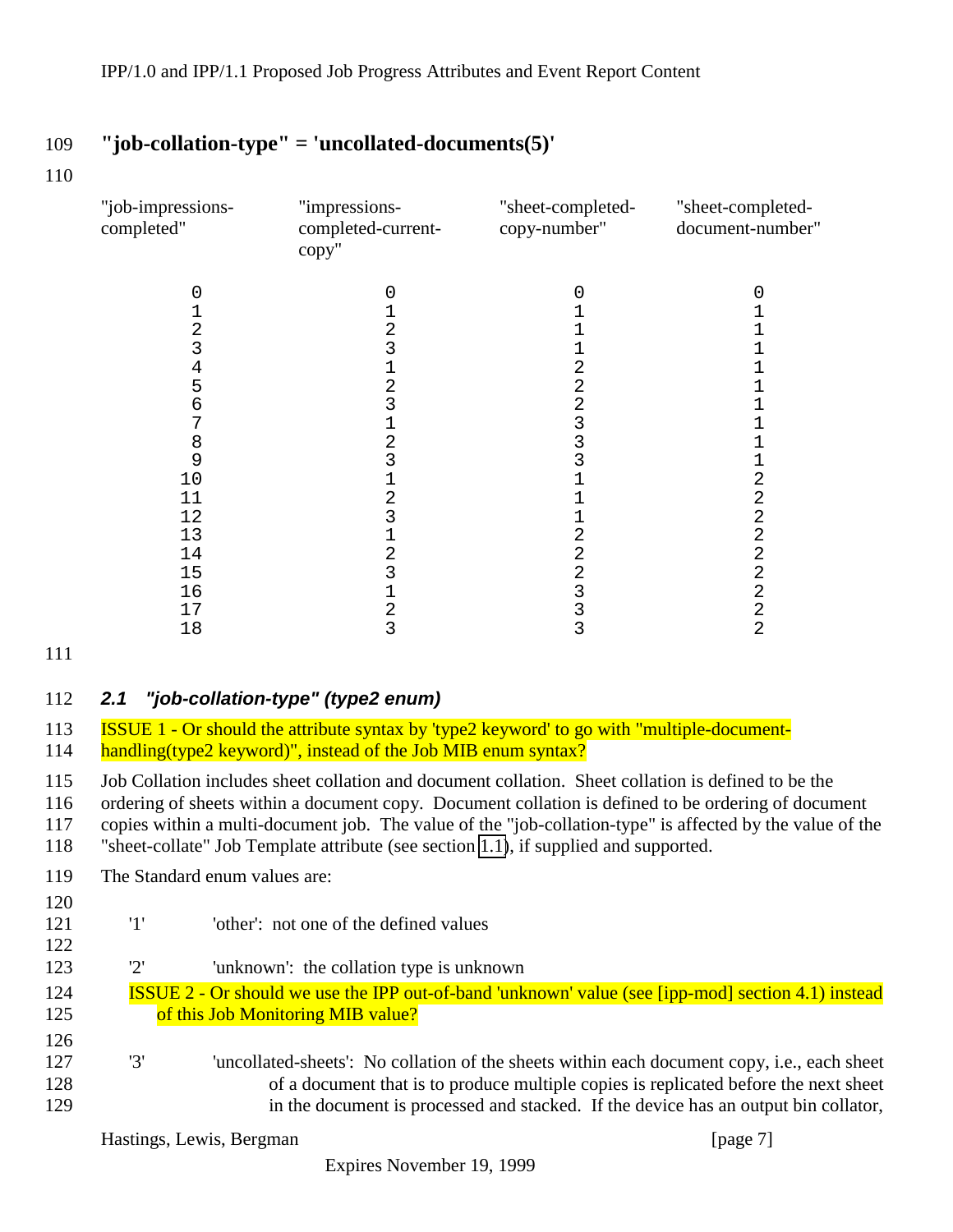<span id="page-7-0"></span>

| 130<br>the 'uncollated-sheets $(3)$ ' value may actually produce collated sheets as far as the<br>user is concerned (in the output bins). However, when the job collation is the<br>131<br>132<br>'uncollated-sheets(3)' value, job progress is indistinguishable to a monitoring<br>133<br>application between a device that has an output bin collator and one that does not.<br>134<br>135<br>'4'<br>collated-documents': Collation of the sheets within each document copy is performed<br>136<br>within the printing device by making multiple passes over either the source or an<br>137<br>intermediate representation of the document. In addition, when there are multiple<br>138<br>documents per job, the i'th copy of each document is stacked before the j'th copy<br>139<br>of each document, i.e., the documents are collated within each job copy. For<br>140<br>example, if a job is submitted with documents, A and B, the job is made available |  |
|--------------------------------------------------------------------------------------------------------------------------------------------------------------------------------------------------------------------------------------------------------------------------------------------------------------------------------------------------------------------------------------------------------------------------------------------------------------------------------------------------------------------------------------------------------------------------------------------------------------------------------------------------------------------------------------------------------------------------------------------------------------------------------------------------------------------------------------------------------------------------------------------------------------------------------------------------------------------|--|
|                                                                                                                                                                                                                                                                                                                                                                                                                                                                                                                                                                                                                                                                                                                                                                                                                                                                                                                                                                    |  |
|                                                                                                                                                                                                                                                                                                                                                                                                                                                                                                                                                                                                                                                                                                                                                                                                                                                                                                                                                                    |  |
|                                                                                                                                                                                                                                                                                                                                                                                                                                                                                                                                                                                                                                                                                                                                                                                                                                                                                                                                                                    |  |
|                                                                                                                                                                                                                                                                                                                                                                                                                                                                                                                                                                                                                                                                                                                                                                                                                                                                                                                                                                    |  |
|                                                                                                                                                                                                                                                                                                                                                                                                                                                                                                                                                                                                                                                                                                                                                                                                                                                                                                                                                                    |  |
|                                                                                                                                                                                                                                                                                                                                                                                                                                                                                                                                                                                                                                                                                                                                                                                                                                                                                                                                                                    |  |
|                                                                                                                                                                                                                                                                                                                                                                                                                                                                                                                                                                                                                                                                                                                                                                                                                                                                                                                                                                    |  |
|                                                                                                                                                                                                                                                                                                                                                                                                                                                                                                                                                                                                                                                                                                                                                                                                                                                                                                                                                                    |  |
|                                                                                                                                                                                                                                                                                                                                                                                                                                                                                                                                                                                                                                                                                                                                                                                                                                                                                                                                                                    |  |
|                                                                                                                                                                                                                                                                                                                                                                                                                                                                                                                                                                                                                                                                                                                                                                                                                                                                                                                                                                    |  |
| 141<br>to the end user as: A, B, A, B,  The 'collated-documents $(4)$ ' value corresponds                                                                                                                                                                                                                                                                                                                                                                                                                                                                                                                                                                                                                                                                                                                                                                                                                                                                          |  |
| 142<br>to the IPP [ipp-model] 'separate-documents-collated-copies' keyword value of the                                                                                                                                                                                                                                                                                                                                                                                                                                                                                                                                                                                                                                                                                                                                                                                                                                                                            |  |
| 143<br>"multiple-document-handling" attribute.                                                                                                                                                                                                                                                                                                                                                                                                                                                                                                                                                                                                                                                                                                                                                                                                                                                                                                                     |  |
| 144                                                                                                                                                                                                                                                                                                                                                                                                                                                                                                                                                                                                                                                                                                                                                                                                                                                                                                                                                                |  |
| 145<br>If the job's "copies" attribute is '1' (or not supplied), then the "job-collation-type"                                                                                                                                                                                                                                                                                                                                                                                                                                                                                                                                                                                                                                                                                                                                                                                                                                                                     |  |
| attribute is defined to be '4'.<br>146                                                                                                                                                                                                                                                                                                                                                                                                                                                                                                                                                                                                                                                                                                                                                                                                                                                                                                                             |  |
| 147                                                                                                                                                                                                                                                                                                                                                                                                                                                                                                                                                                                                                                                                                                                                                                                                                                                                                                                                                                |  |
| '5'<br>148<br>'uncollated-documents': Collation of the sheets within each document copy is performed                                                                                                                                                                                                                                                                                                                                                                                                                                                                                                                                                                                                                                                                                                                                                                                                                                                               |  |
| 149<br>within the printing device by making multiple passes over either the source or an                                                                                                                                                                                                                                                                                                                                                                                                                                                                                                                                                                                                                                                                                                                                                                                                                                                                           |  |
| intermediate representation of the document. In addition, when there are multiple<br>150                                                                                                                                                                                                                                                                                                                                                                                                                                                                                                                                                                                                                                                                                                                                                                                                                                                                           |  |
| 151<br>documents per job, all copies of the first document in the job are stacked before                                                                                                                                                                                                                                                                                                                                                                                                                                                                                                                                                                                                                                                                                                                                                                                                                                                                           |  |
| 152<br>the any copied of the next document in the job, i.e., the documents are uncollated                                                                                                                                                                                                                                                                                                                                                                                                                                                                                                                                                                                                                                                                                                                                                                                                                                                                          |  |
| 153<br>within the job. For example, if a job is submitted with documents, A and B, the                                                                                                                                                                                                                                                                                                                                                                                                                                                                                                                                                                                                                                                                                                                                                                                                                                                                             |  |
| job is mad available to the end user as: A, A, , B, B,  The 'uncollated-<br>154                                                                                                                                                                                                                                                                                                                                                                                                                                                                                                                                                                                                                                                                                                                                                                                                                                                                                    |  |
| 155<br>documents(5)' value corresponds to the IPP [ipp-model] 'separate-documents-                                                                                                                                                                                                                                                                                                                                                                                                                                                                                                                                                                                                                                                                                                                                                                                                                                                                                 |  |
| uncollated-copies' keyword value of the "multiple-document-handling" attribute.<br>156                                                                                                                                                                                                                                                                                                                                                                                                                                                                                                                                                                                                                                                                                                                                                                                                                                                                             |  |

### *2.2 "sheet-completed-copy-number" (integer(-2:MAX))*

 The number of the copy being stacked for the current document. This number starts at 0, is set to 1 when the first sheet of the first copy for each document is being stacked and is equal to n where n is the nth sheet stacked in the current document copy. See section .

ISSUE 3: Should we change the lower limit to 0 and use the IPP out-of-bound values: 'unknown' for -2?

# *2.3 "sheet-completed-document-number" (integer(-2:MAX))*

The ordinal number of the document in the job that is currently being stacked. This number starts at 0,

- increments to 1 when the first sheet of the first document in the job is being stacked, and is equal to n
- where n is the nth document in the job, starting with 1.
- Implementations that only support one document jobs SHOULD NOT implement this attribute.
- ISSUE 4: Should we change the lower limit to 0 and use the IPP out-of-bound values: 'unknown'
- 168 instead of  $-2$ ?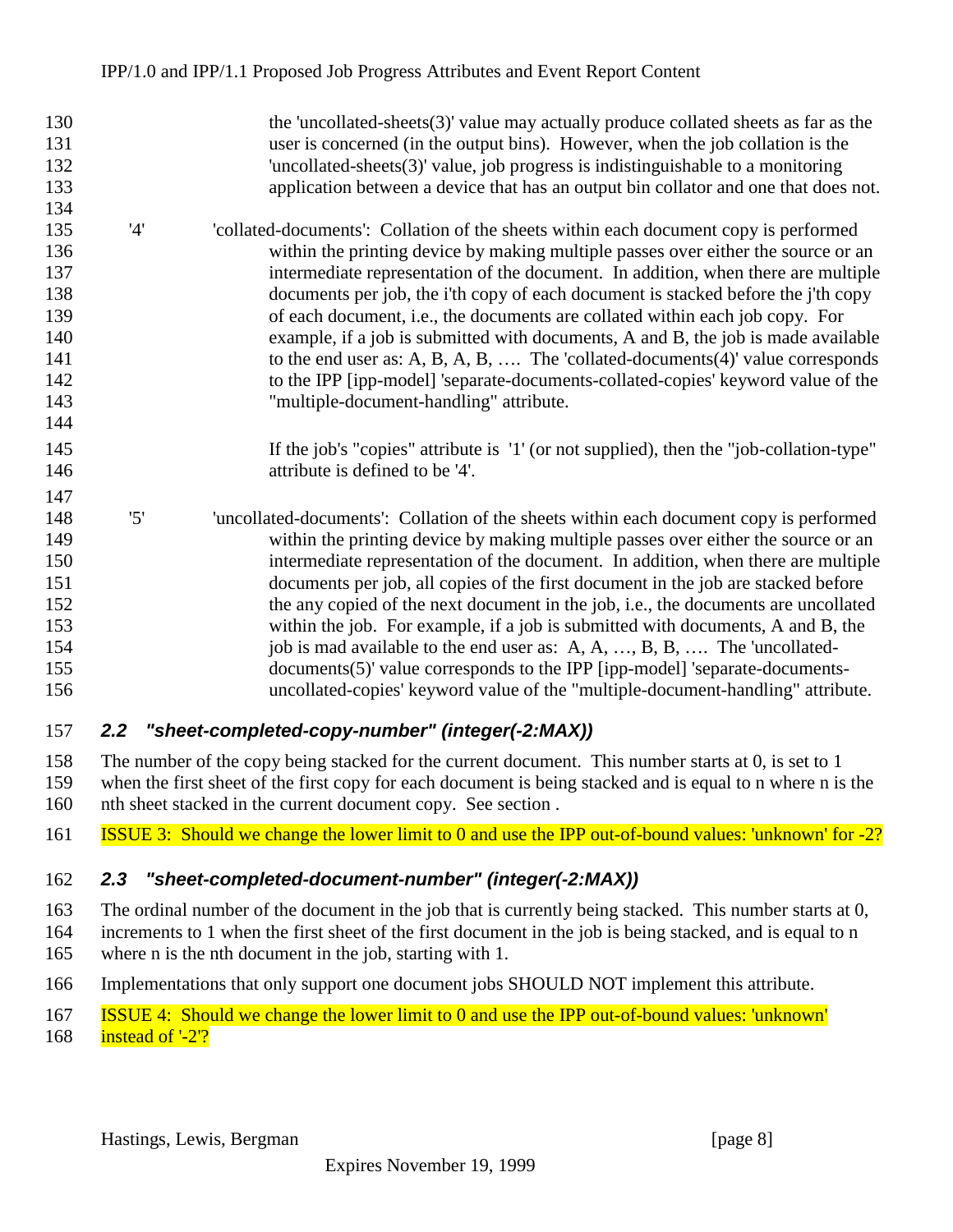## <span id="page-8-0"></span>*2.4 "impressions-interpreted" (integer(-2:MAX))*

- The number of impressions interpreted for the job so far.
- ISSUE 5: Should we change the lower limit to 0 and use the IPP out-of-bound values: 'unknown'
- 172 instead of  $-2$ ?

## *2.5 "impressions-completed-current-copy" (integer(-2:MAX))*

- The number of impressions completed by the device for the current copy of the current document so far.
- For printing, the impressions completed includes interpreting, marking, and stacking the output. For
- other types of job services, the number of impressions completed includes the number of impressions processed.
- This value SHALL be reset to 0 for each document in the job and for each document copy.
- ISSUE 6: Should we change the lower limit to 0 and use the IPP out-of-bound values: 'unknown'
- **instead of '-2'?**
- 

# **3 References**

- [ipp-mod]
- deBry, R., , Hastings, T., Herriot, R., Isaacson, S., Powell, P., "Internet Printing Protocol/1.1: Model and Semantics", <draft-ietf-ipp-model-v11-04.txt>, work in progress, June 23, 1999.
- [ipp-not]

#### Isaacson, S., Martin, J., deBry, R., Hastings, T., Shepherd, M., Bergman, R., " IPP Event Notification Specification", <draft-ietf-ipp-not-spec-02.txt>, work in progress, September 10, 1999.

- [jmp-mib]
- Bergman, R., Hastings, T., Isaacson, S., Lewis, H. "PWG Job Monitoring MIB V1", <draft-ietf-printmib-job-monitor-08.txt>, work in progress, Feb 19, 1999.
- [rfc2566]
- deBry, R., , Hastings, T., Herriot, R., Isaacson, S., Powell, P., "Internet Printing Protocol/1.0: Model and Semantics", RFC 2566, April 1999.
- **4 Change History**

#### *4.1 Changes made to the May 19, 1999 version to make the September 13, 1999 version*

- The following changes were made to the May 19, 1999 version to make the September 13, 1999 version:
- 1. Changed it from a PWG to an IETF specification so that it can be cited from the IETF Notification documents.